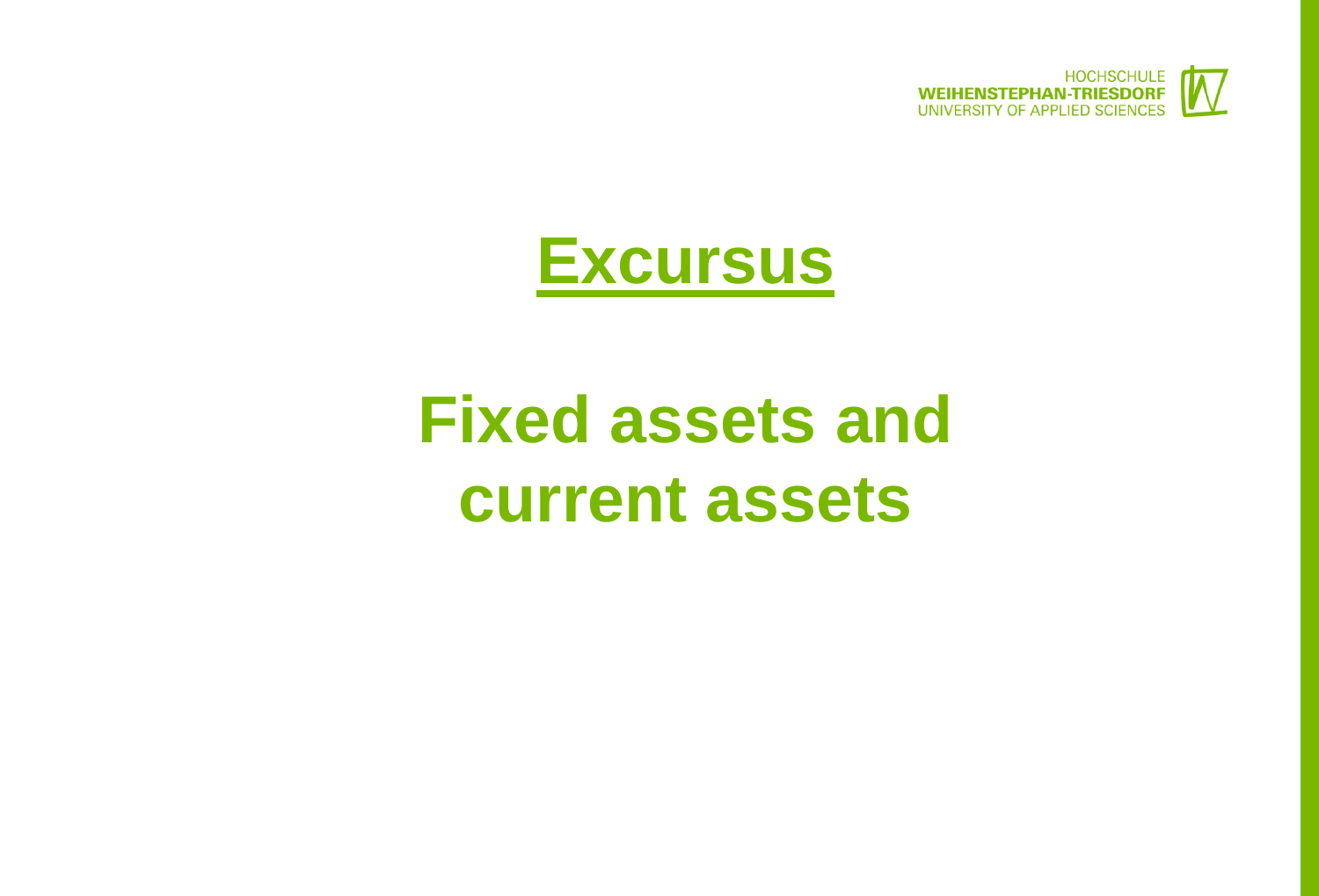

#### The assets of a company can be distinguished into **fixed- and current assets**.

In agriculture, there is the specialty that in addition **livestock assets** are listed.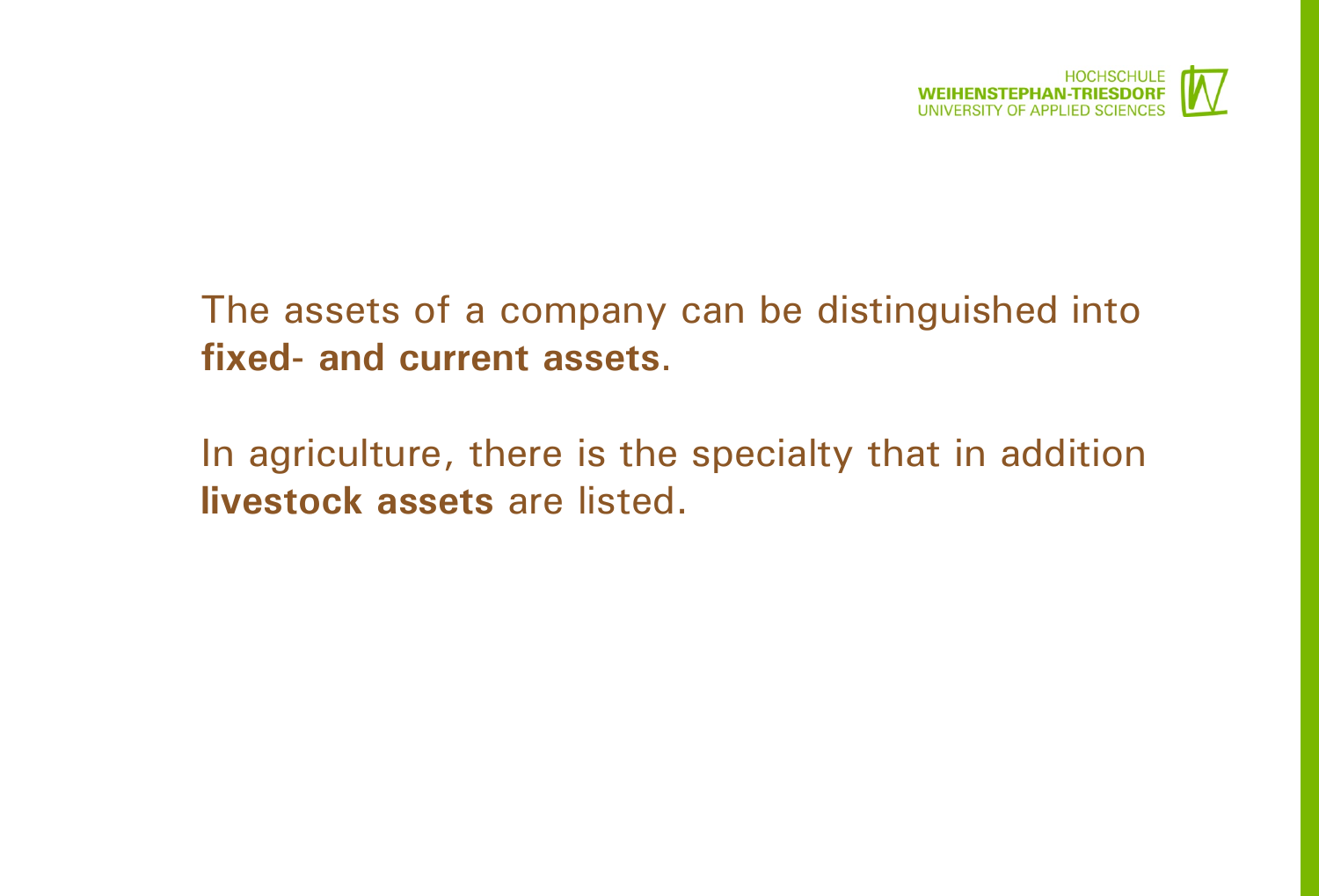

#### **Fixed assets (FA)**

### **The fixed assets are goods that are used for the object of the company for several years.**

They can be divided into

**non-depreciable fixed assets** (such as land, securities, usage rights)

**depreciable fixed assets** (such as buildings, machinery, equipment, software ...)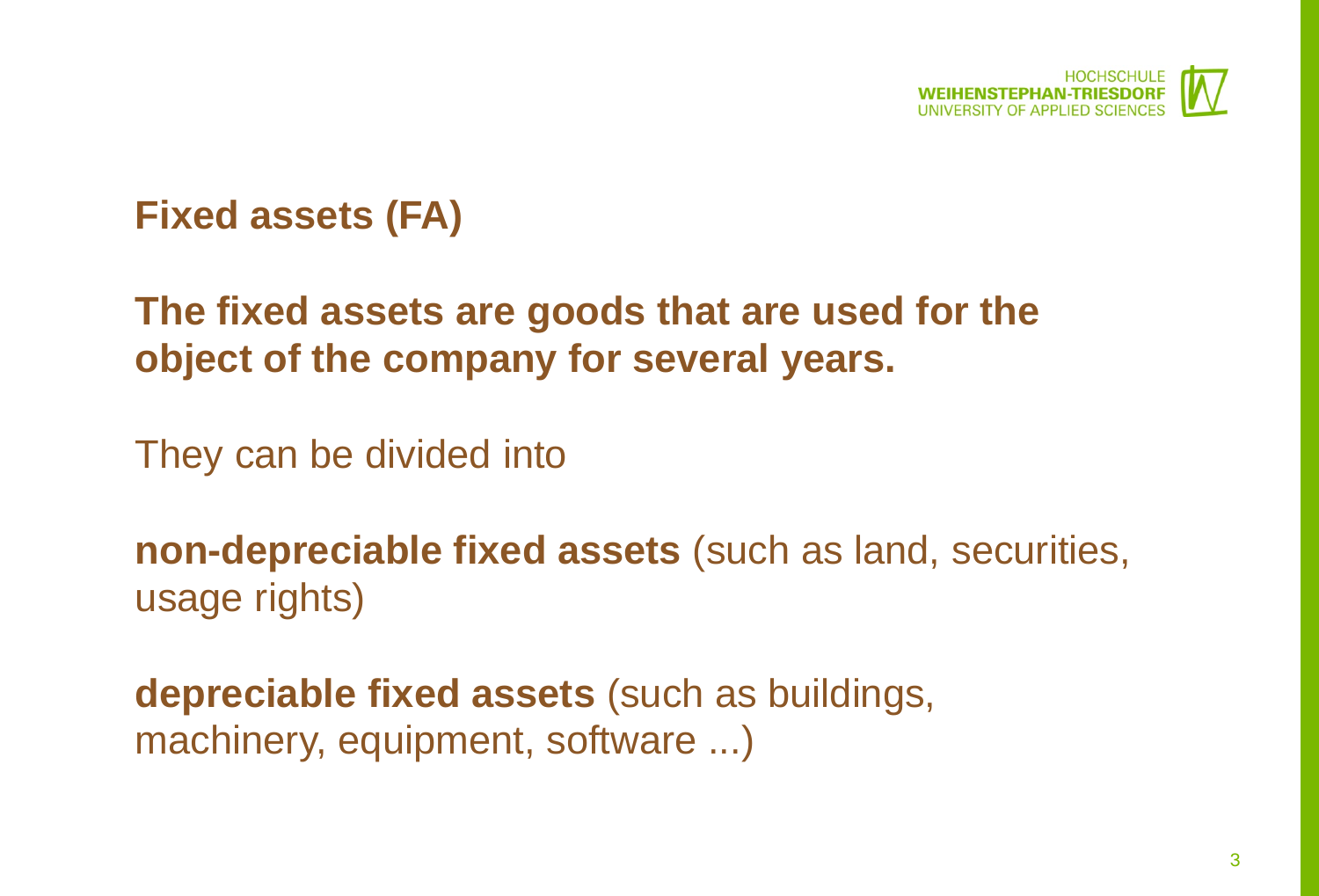

#### **The Current Assets**

Current assets are assets that are not used permanently/ in the long-term for the object of the company, but in the short term.

They include inventories such as feed, fertilizer, pesticides, fuel, spare parts, etc. as well as financial assets in the bank or the coffer, as well as outstanding claims.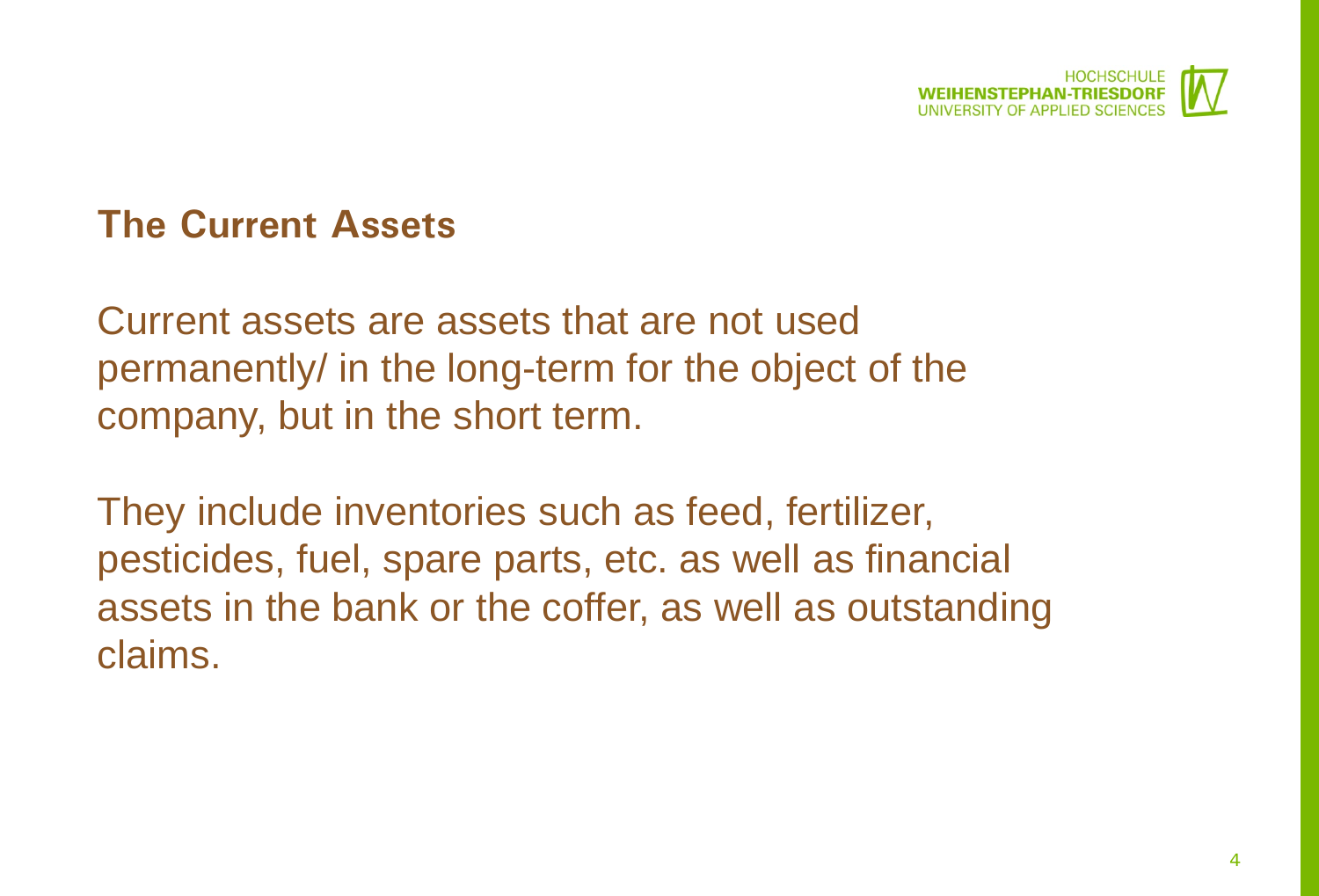

#### **Costs of current and fixed assets**

Assets are funds, not costs!

However, costs arise when the assets are bound within the company and cannot be used elsewhere to generate income (opportunity costs).

If for example, current assets were not used in production but instead invested as capital assets with a bank at a given interest rate, interest income could be generated. By using the current assets in the production, an opportunity for interest income is "missed"  $\rightarrow$  for the production process in question, the loss of income from interest represents costs.